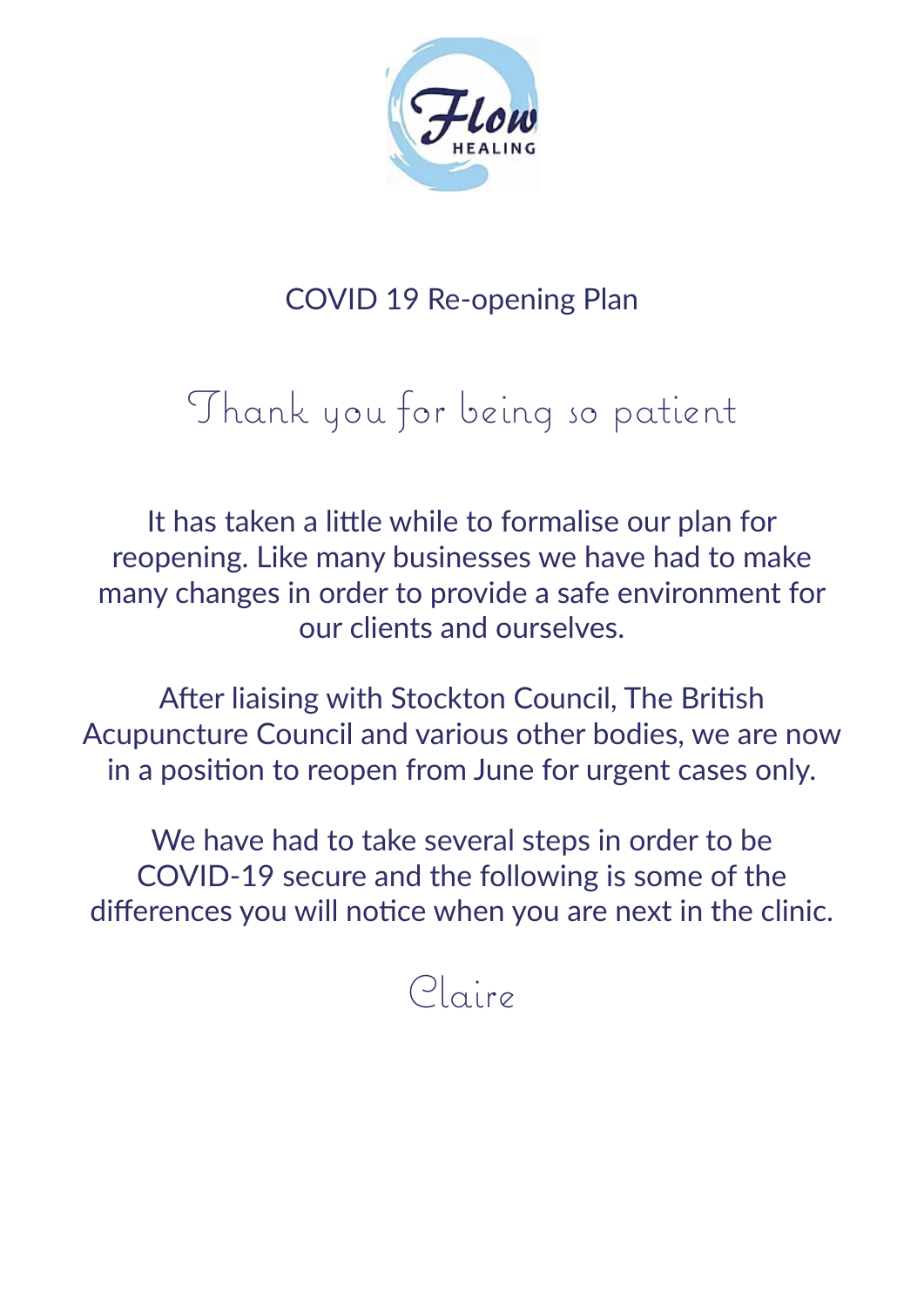

### Key Steps Taken

### Treatment Spacing

1

We will not be running at normal capacity and only 50% of sessions are running. In addition, appointments will have extra spacing between them. This will allow for additional room cleaning time and prevent patient crossover.

#### 3 Soap & Disinfectent

As has always been the case, practitioners wash their hands prior to any physical contact and again immediately after. We will also ask patients to wash their hands on entering Healing Flow.

#### 5 Masks, for you & us

Practitioners will be wearing masks on arrival and we have also spaced chairs in treatment rooms 2m apart. Patients will be asked to wear masks also. You can bring your own mask but Healing Flow will also provide them.

#### 7 Toilet Facilities

The toilet facilities will remain open but we mention that it may be easier to go before or after attending Healing Flow. We will ask clients to wipe down door handles etc with wipes provided for those who do use the facilities.

#### $\circ$ Soft Furnishings

All soft furnishings at Healing Flow are now disposableor wipeable to ensure all items and surfaces can be disinfected between treatments. Disposable blankets and pillow cases will be used.

#### $\frac{1}{4}$

#### Opening Doors

Please allow practitioners to open all doors for you on arrival and exit at Healing Flow. But rest assured that all door handles are disinfected after each patient.

#### 6

#### **Cleaning**

We have fully reviewed our cleaning procedures and increased the time between clients for thorough room cleaning. The clinic is fully stocked with soaps, disinfectants, wipes and all other PPE equipment. We have also purchased UV filter lights for added disinfecting.

#### 8

#### Reception

Healing flow clinic is now a cashless business. All payments will be taking on bookings over the phone. Rebooking treatments after sessions will be confirmed once payment has been received.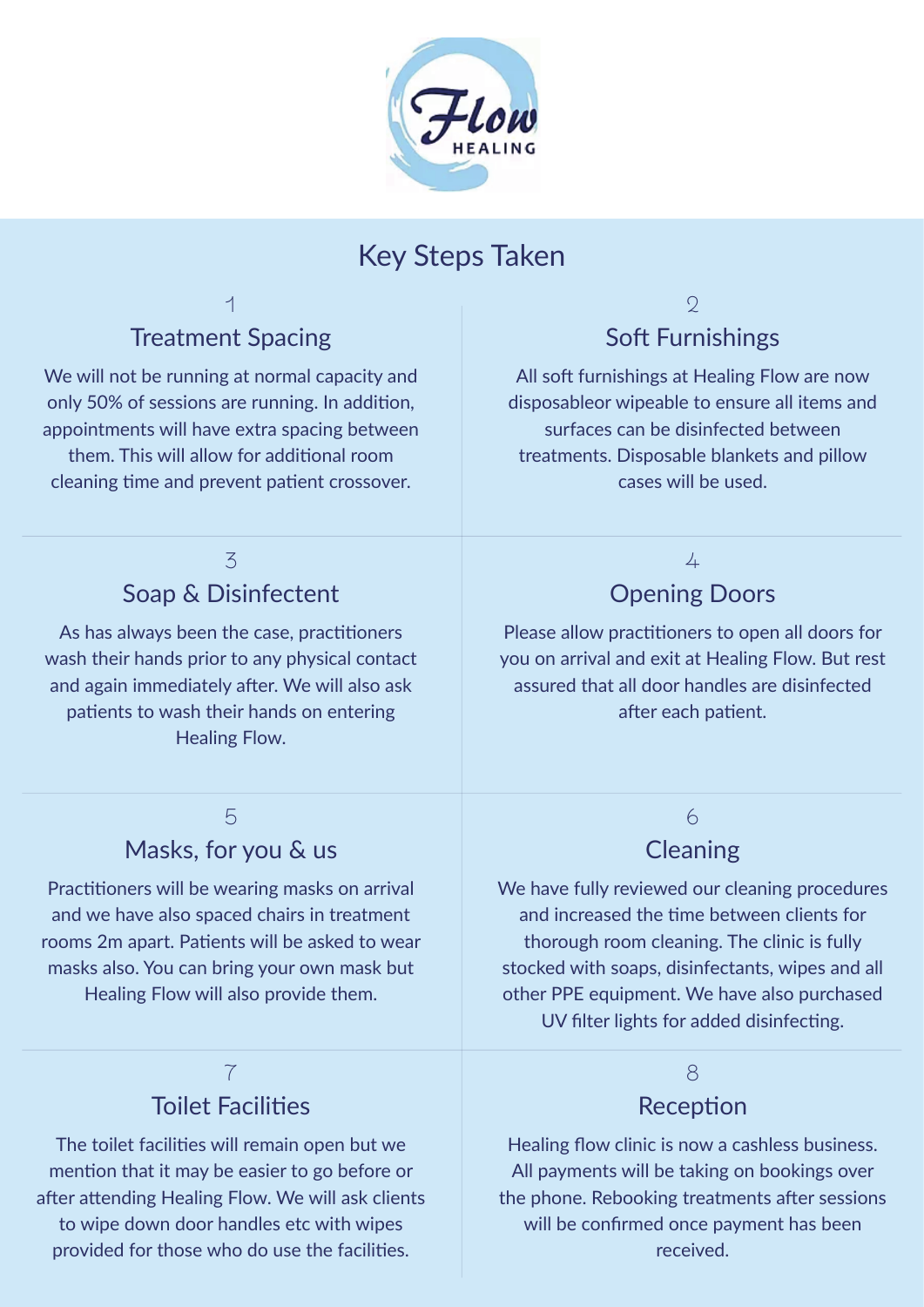

## 9 tips to remember before and during treatment

| 1                               | $\overline{2}$         | 3                    | 4                          | 5                   |
|---------------------------------|------------------------|----------------------|----------------------------|---------------------|
| <b>Check</b><br><b>Symptoms</b> | <b>Bathroom</b>        | Be on Time           | Wash &<br><b>Disinfect</b> | <b>Mask</b>         |
| Do you have a                   | The bathroom is        | Please arrive        | On arrival, please         | Out of courtesy,    |
| cough or fever? If              | still open for use     | promptly. As         | sanitise your              | we ask that you     |
| for any reason                  | however at             | space is limited, if | hands at the               | wear a mask at all  |
| you are unsure                  | <b>Healing Flow we</b> | you are early,       | front door and             | times whilst at     |
| whether                         | encourage you to       | please wait in your  | then again once            | Healing Flow, until |
| you should visit                | use your own           | car or outside       | you enter the              | we get              |
| Healing Flow,                   | bathroom before        | the front door.      | clinic - this will be      | further guidance    |
| please ask us.                  | and after              | Text the clinic      | provided. We               | on this from the    |
|                                 | treatment.             | when you arrive      | may also request           | government or the   |
|                                 |                        | and we will ring     | to take your               | <b>World Health</b> |
|                                 |                        | you back when we     | temperature,               | Organisation.       |
|                                 |                        | are ready to open    | digitally.                 |                     |

the door.

#### 6 Consent

New government guidelines mean that we will require consent from all clients. This is to state that you do not think you are at risk of bringing Covid-19 to Healing Flow and that you consent to a treatment where practitioners will come within two metres of you. This can be done at the clinic or emailed to us beforehand.

#### 8 Cough & Sneezes

Please adhere to good hygiene practice and cough / sneeze into the crook of your elbow to avoid spreading of germs.

## Urgent Care Only

7

Initially we will resume by seeing urgent care clients only. This will be decided by the practitioner on a case by case basis. However, any condition that would see you go to hospital urgently, severe pain, current IVF treatment. It can also include those who are struggling mentally or emotionally. If in doubt, give us a call to discuss.

#### 8

#### Payment

All payments will be taking when booking appointments.